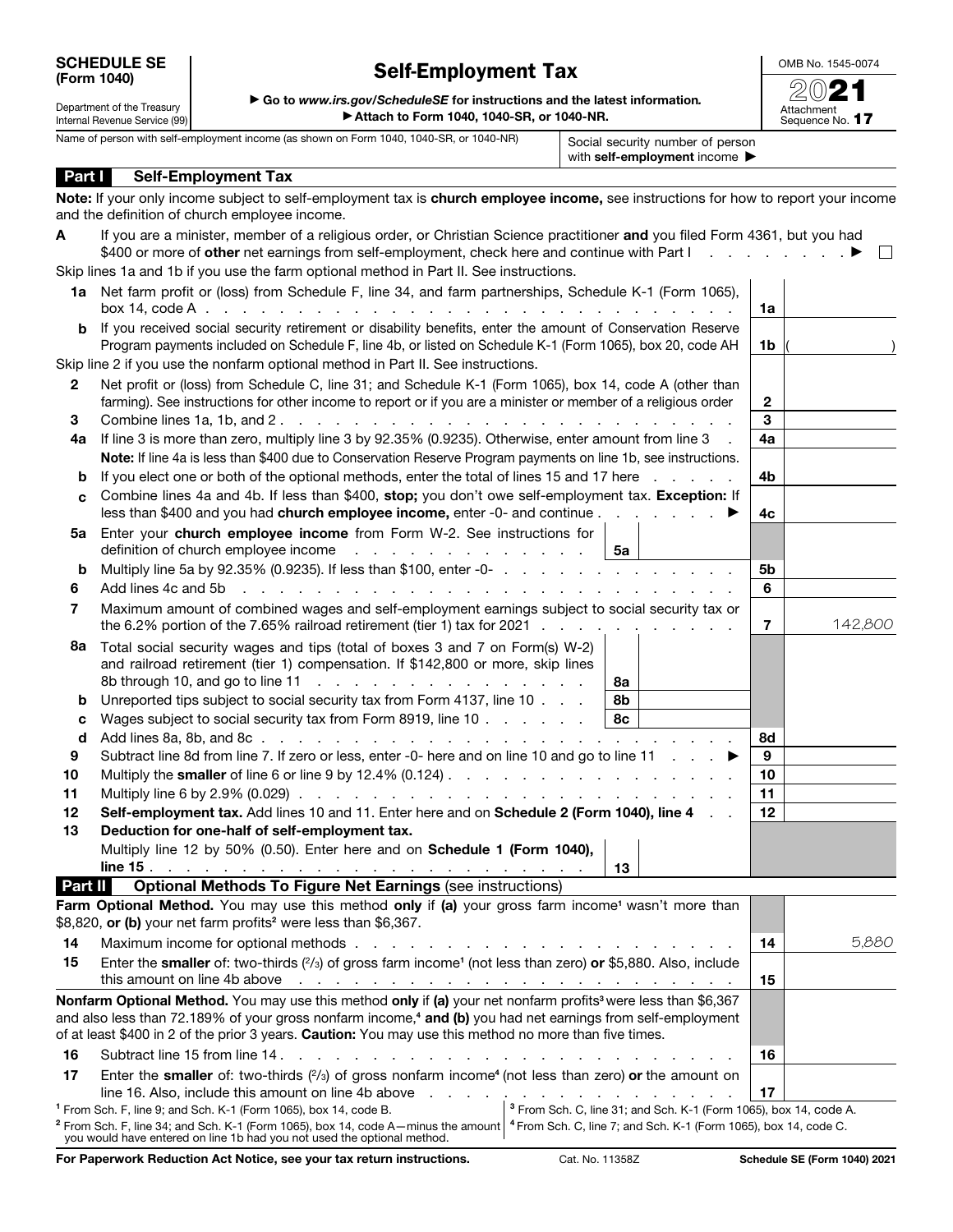

## **2021 Instructions for Schedule SE**

# **Tax**

Section references are to the Internal Revenue Code unless otherwise noted.

## **Future Developments**

For the latest information about developments related to Schedule SE (Form 1040) and its instructions, such as legislation enacted after they were published, go to *[IRS.gov/ScheduleSE](https://www.irs.gov/schedulese)*.

## **What's New**

**Maximum income subject to social security tax.** For 2021, the maximum amount of self-employment income subject to social security tax is \$142,800.

**Credits for self-employed persons.**  Extended refundable credits are available to certain self-employed persons impacted by the coronavirus. See the Instructions for Form 7202 for more information.

## **Reminder**

**Self-employed tax payments deferred in 2020.** Legislation allowed for self-employed individuals to defer the payment of certain social security taxes for 2020 over the next 2 years. See *[How](https://www.irs.gov/newsroom/how-self-employed-individuals-and-household-employers-repay-deferred-social-security-tax) [self-employed individuals and household](https://www.irs.gov/newsroom/how-self-employed-individuals-and-household-employers-repay-deferred-social-security-tax) [employers repay deferred Social](https://www.irs.gov/newsroom/how-self-employed-individuals-and-household-employers-repay-deferred-social-security-tax) [Security tax](https://www.irs.gov/newsroom/how-self-employed-individuals-and-household-employers-repay-deferred-social-security-tax)* for information about due date(s) and payment options.

## **General Instructions**

## **Who Must File Schedule SE**

You must file Schedule SE if:

• The amount on line 4c of Schedule SE is \$400 or more, **or**

• You had church employee income of \$108.28 or more. (Income from services you performed as a minister, member of a religious order, or Christian Sci-

Self-Employment Use Schedule SE (Form 1040) to figure the tax due on net earnings from self-employ-<br>Self-Employees to the information from Schedule SE to Use Schedule SE (Form 1040) to figure the tax due on net earnings from self-employfigure your benefits under the social security program. This tax applies no matter how old you are and even if you are already getting social security or Medicare benefits.

**Additional information.** See Pub. 225 or Pub. 334.

ence practitioner isn't church employee income.) See *Employees of Churches and Church Organizations*.

**Exception to filing Schedule SE.** If you filed Form 4029 or Form 4361 and received IRS approval, you may not need to file Schedule SE. See *Ministers, Members of Religious Orders, and Christian Science Practitioners* and *Members of Certain Religious Sects* for information on how to report your self-employment earnings.

*Even if you had a loss or a small amount of income from self-employment, it may be to your benefit to file Schedule SE and use either "optional method" in the instructions for Part II of Schedule SE (discussed later).* **TIP**

## **Who Must Pay Self-Employment (SE) Tax Self-Employed Persons**

You must pay SE tax if you had net earnings of \$400 or more as a self-employed person. If you are in business (farm or nonfarm) for yourself, you are self-employed.

You must also pay SE tax on your share of certain partnership income and your guaranteed payments. See *Partnership Income or Loss*, later.

#### **Employees of Churches and Church Organizations**

If you had church employee income of \$108.28 or more, you must pay SE tax. Church employee income is wages you received as an employee (other than as a minister, member of a religious order, or Christian Science practitioner) of a church or qualified church-controlled organization that has a certificate in effect electing an exemption from employer social security and Medicare taxes.

#### **Ministers, Members of Religious Orders, and Christian Science Practitioners**

In most cases, you must pay SE tax on salaries and other income for services you performed as a minister, member of a religious order who hasn't taken a vow of poverty, or Christian Science practitioner. But if you filed Form 4361 and received IRS approval, you will be exempt from paying SE tax on those net earnings. If you had no other income subject to SE tax, enter "Exempt—Form 4361" on Schedule 2 (Form 1040), line 4. However, if you had other earnings of \$400 or more subject to SE tax, see line A at the top of Schedule SE.

*If you have ever filed Form 2031 to elect social security*  **CAUTION** *coverage on your earnings as a minister, you can't revoke that election.*

If you must pay SE tax, include this income on Schedule SE, line 2. But don't report it on Schedule SE, line 5a; it isn't considered church employee income. Also, include on line 2:

• The rental value of a home or an allowance for a home furnished to you (including payments for utilities), and

• The value of meals and lodging provided to you, your spouse, and your dependents for your employer's convenience.

However, don't include on line 2:

• Retirement benefits you received from a church plan after retirement, or

• The rental value of a home or an allowance for a home furnished to you (including payments for utilities) after retirement.

If you were a duly ordained minister who was an employee of a church and you must pay SE tax, the unreimbursed business expenses that you incurred as a church employee are not deductible as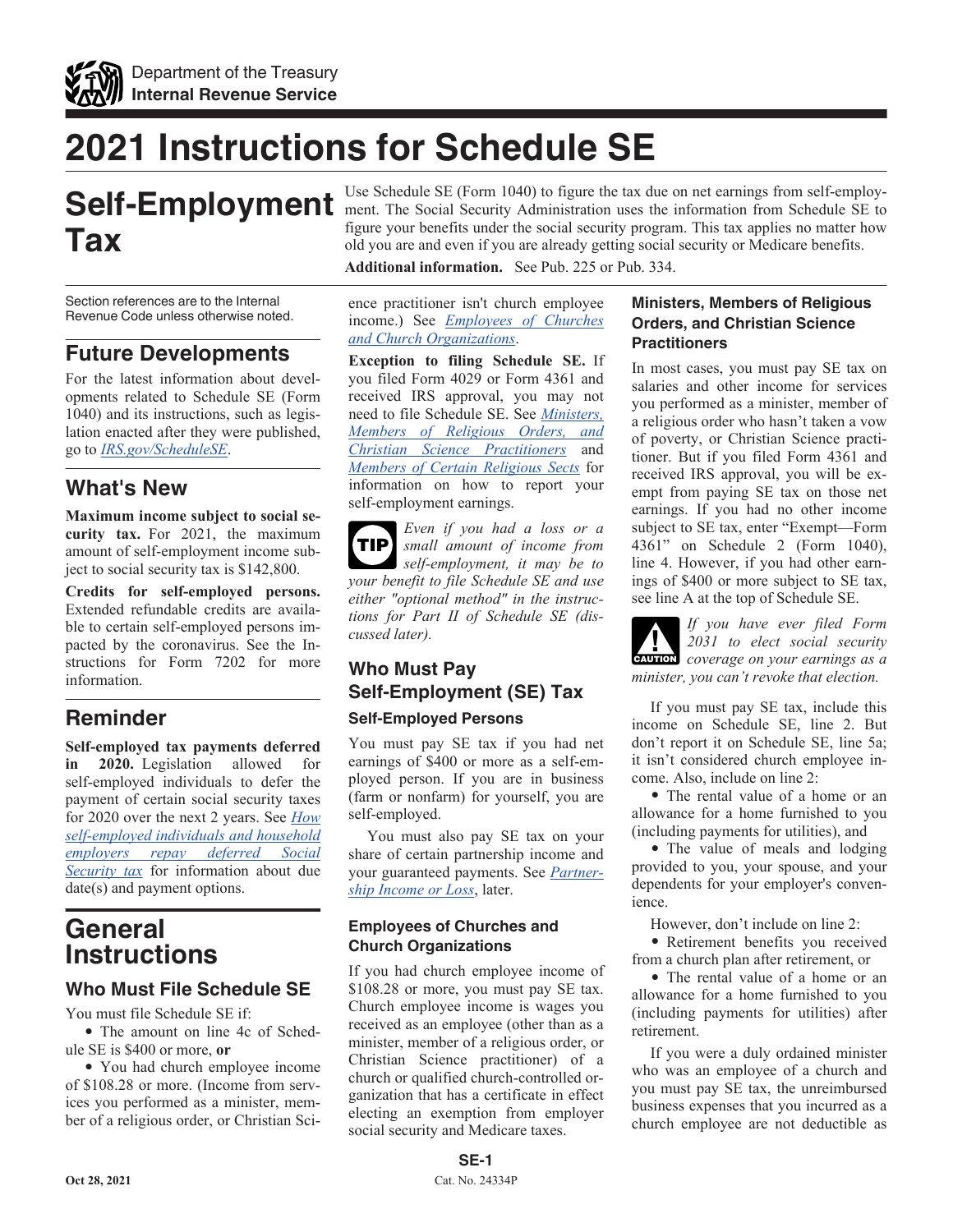an itemized deduction for income tax purposes. However, when figuring SE tax, subtract on line 2 the allowable expenses from your self-employment earnings and attach an explanation.

If you were a U.S. citizen or resident alien serving outside the United States as a minister or member of a religious order and you must pay SE tax, you can't reduce your net earnings by the foreign earned income exclusion or the foreign housing exclusion or deduction.

See Pub. 517 for additional details regarding social security for Members of the Clergy and Religious Workers.

#### **Members of Certain Religious Sects**

If you have conscientious objections to social security insurance because of your membership in and belief in the teachings of a religious sect recognized as being in existence at all times since December 31, 1950, and which has provided a reasonable level of living for its dependent members, you are exempt from SE tax if you received IRS approval by filing Form 4029. In this case, don't file Schedule SE. Instead, enter "Exempt—Form 4029" on Schedule 2 (Form 1040), line 4. See Pub. 517 for details.

#### **U.S. Citizens Employed by Foreign Governments or International Organizations**

You must pay SE tax on income you earned as a U.S. citizen employed by a foreign government (or, in certain cases, by a wholly owned instrumentality of a foreign government or an international organization under the International Organizations Immunities Act) for services performed in the United States, Puerto Rico, Guam, American Samoa, the Commonwealth of the Northern Mariana Islands, or the U.S. Virgin Islands. Report income from this employment on Schedule SE, line 2. If you performed services elsewhere as an employee of a foreign government or an international organization, those earnings are exempt from SE tax.

**Exception—Dual citizens.** A person with dual U.S.-foreign citizenship is generally considered to be a U.S. citizen for social security purposes. However, if you are a U.S. citizen and also a citizen

of a country with which the United States has a bilateral social security agreement, other than Canada or Italy, your work for the government of that foreign country is always exempt from U.S. social security taxes. For further information about these agreements, see the exception shown in the next section.

#### **U.S. Citizens or Resident Aliens Living Outside the United States**

If you are a self-employed U.S. citizen or resident alien living outside the United States, in most cases you must pay SE tax. Foreign earnings from self-employment can't be reduced by your foreign earned income exclusion when computing self-employment tax.

**Exception.** The United States has social security agreements with many countries to eliminate dual taxes under two social security systems. Under these agreements, you must generally pay social security and Medicare taxes to only the country in which you live.

The United States now has social security agreements with the following countries: Australia, Austria, Belgium, Brazil, Canada, Chile, Czech Republic, Denmark, Finland, France, Germany, Greece, Hungary, Iceland, Ireland, Italy, Japan, Luxembourg, the Netherlands, Norway, Poland, Portugal, Slovak Republic, Slovenia, South Korea, Spain, Sweden, Switzerland, the United Kingdom, and Uruguay.

If you have questions about international social security agreements, or to see if any additional agreements have been entered into, you can visit the Social Security Administration's (SSA's) International Programs website at *[SSA.gov/international](https://www.ssa.gov/international)*. The website also provides contact information for questions about benefits and the agreements.

If your self-employment income is exempt from SE tax, you should get a statement from the appropriate agency of the foreign country verifying that your self-employment income is subject to social security coverage in that country. If the foreign country won't issue the statement, visit the SSA Office of Earnings and International Operations at *[SSA International Programs Online](https://www.ssa.gov/international/CoC_link.html) [Certificate of Coverage Service](https://www.ssa.gov/international/CoC_link.html)*. Don't complete Schedule SE. Instead, attach a copy of the statement to Form 1040 or Form 1040-SR and enter "Exempt, see attached statement" on Schedule 2 (Form 1040), line 4.

#### **Nonresident Alien**

If you are a self-employed nonresident alien living in the United States, you must pay SE tax if an international social security agreement in effect determines that you are covered under the U.S. social security system. See *Exception* under *U.S. Citizens or Resident Aliens Living Outside the United States*, earlier, for information about international social security agreements. If your self-employment income is subject to SE tax, complete Schedule SE and file it with your Form 1040-NR.

#### **Chapter 11 Bankruptcy Cases**

While you are a debtor in a chapter 11 bankruptcy case, your net profit or loss from self-employment (for example, from Schedule C or Schedule F) won't be included in your Form 1040 or Form 1040-SR income. Instead, it will be included on the income tax return (Form 1041) of the bankruptcy estate. However, you (not the bankruptcy estate) are responsible for paying SE tax on your net earnings from self-employment.

Enter on the dotted line to the left of Schedule SE, line 3, "Chap. 11 bankruptcy income" and the amount of your net profit or (loss). Combine that amount with the total of lines 1a, 1b, and 2 (if any) and enter the result on line 3.

For other reporting requirements, see *Chapter 11 Bankruptcy Cases* in the Instructions for Form 1040.

## **More Than One Business**

If you had two or more businesses subject to self-employment tax, your net earnings from self-employment are the combined net earnings from all of your businesses. If you had a loss in one business, it reduces the income from another. Figure the combined SE tax on one Schedule SE.

## **Joint Returns**

Show the name of the spouse with self-employment income on Schedule SE. If both spouses have self-employment income, each must file a separate Schedule SE.

Include the total profits or losses from all businesses on Form 1040 or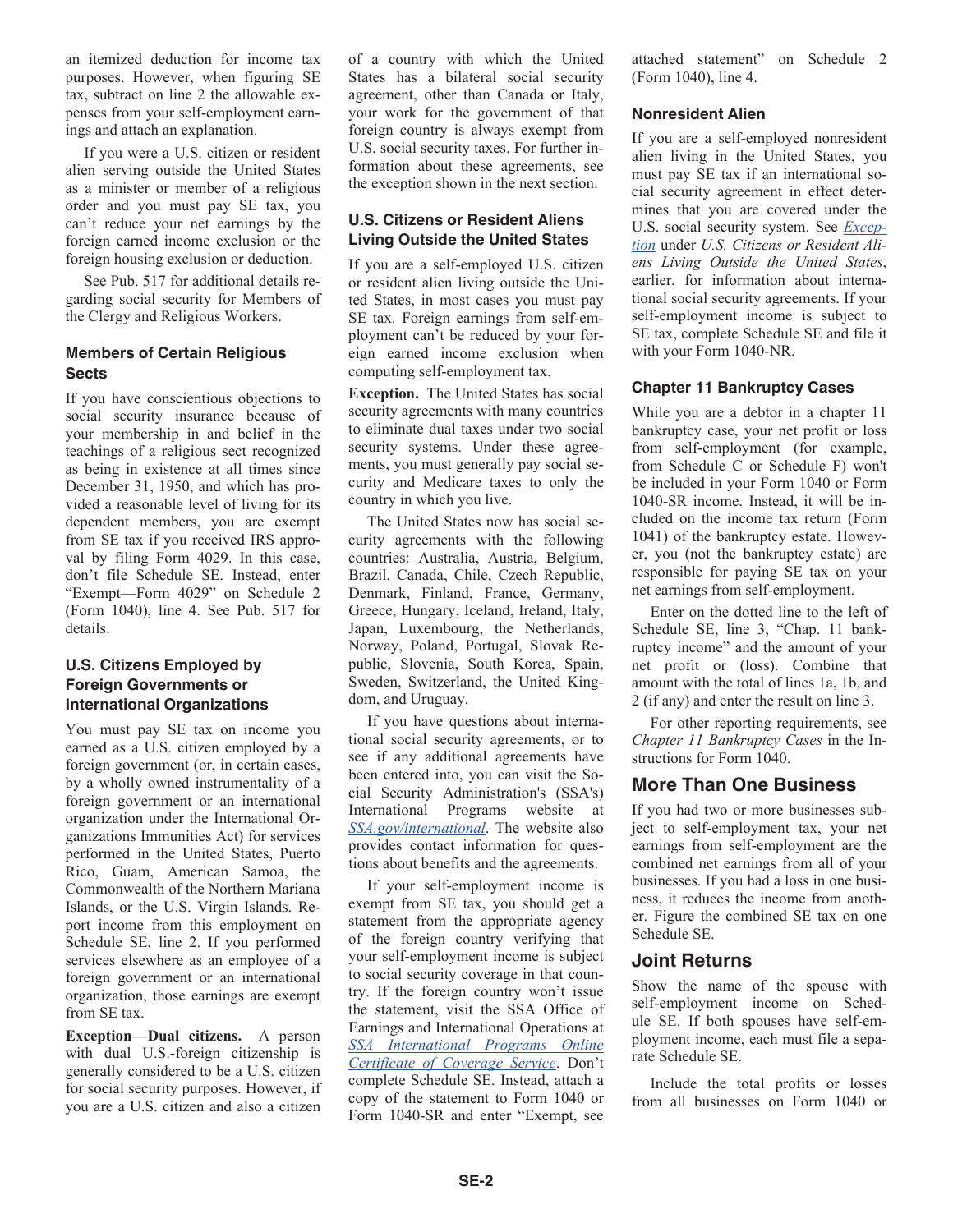Form 1040-SR. Enter the combined SE tax on Schedule 2 (Form 1040), line 4.

#### **Community Income**

If any of the income from a business (including farming) is community income, then the income and deductions are reported as follows.

• If only one spouse participates in the business, all of the income from that business is the self-employment earnings of the spouse who carried on the business.

• If both spouses participate, the income and deductions are allocated to the spouses based on their distributive shares.

• If either or both spouses are partners in a partnership, see *Partnership Income or Loss*, later.

• If both spouses elected to treat the business as a qualifying joint venture, see *Qualified Joint Ventures*, later.

**Married filing separately.** If you and your spouse had community income and file separate returns, attach Schedule SE to the return of each spouse with self-employment earnings under the rules described earlier. Also, attach Schedule(s)  $C$  or  $F$  (showing the spouse's share of community income and expenses) to the return of each spouse.

*Spouse who carried on the business.*  If you are the only spouse who carried on the business, you must include on Schedule SE, line 3, the net profit or (loss) reported on the other spouse's Schedule C or F (except in those cases described later under *Income and Losses Not Included in Net Earnings From Self-Employment*). Enter on the dotted line to the left of Schedule SE, line 3, "Community income taxed to spouse" and the amount of any net profit or (loss) allocated to your spouse as community income. Combine that amount with the total of lines 1a, 1b, and 2. Enter the result on line 3.

*Spouse who didn't carry on the business.* If you aren't the spouse who carried on the business and you had no other income subject to SE tax, enter "Exempt community income" on Schedule 2 (Form 1040), line 4. Don't file Schedule SE.

But if you have \$400 or more of other earnings subject to SE tax, you must file Schedule SE. Include on Schedule SE, line 1a or 2, the net profit or (loss) from Schedule(s) C or F allocated to you as community income. On the dotted line to the left of Schedule SE, line 3, enter "Exempt community income" and the allocated amount. Figure the amount to enter on line 3 as follows.

• If the allocated amount is a net profit, subtract it from the total of lines 1a, 1b, and 2.

• If the allocated amount is a loss, treat it as a positive amount and add it to the total of lines 1a, 1b, and 2.

*Community income included on Schedule(s) C or F must be*  **CAUTION** Schedule(s) C or F must be divided for income tax purposes *based on the community property laws of your state. See Pub. 555 for more information.*

## **Qualified Joint Ventures**

If you and your spouse materially participate as the only members of a jointly owned and operated business, and you file a joint return for the tax year, you can make a joint election to be taxed as a qualified joint venture instead of a partnership. For information on what it means to materially participate, see *Material participation* in the Instructions for Schedule C.

To make this election, you must divide all items of income, gain, loss, deduction, and credit attributable to the business between you and your spouse in accordance with your respective interests in the venture. Each of you must file a separate Schedule C or F. On each line of your separate Schedule C or F, you must enter your share of the applicable income, deduction, or loss. Each of you must also file a separate Schedule SE to pay SE tax, as applicable.

For more information on qualified joint ventures, go to *[IRS.gov/QJV](https://www.irs.gov/qjv)*.

**Rental real estate business.** If you and your spouse make the election to be taxed as a qualified joint venture for your rental real estate business, the income generally isn't subject to SE tax. To indicate that election, be sure to check the "QJV" box in Part I, line 2, of each Schedule E that the rental property is listed on. Don't file Schedule SE unless you have other income subject to SE tax. For an exception to this income not being subject to SE tax, see item 3 under *Other Income and Losses Included in Net Earnings From Self-Employment*, later.

If you and your spouse make the election for a farm rental business that you report on Form 4835, Farm Rental Income and Expenses, each of you must file a separate Form 4835 to report your share of farm rental income based on crops or livestock produced by the tenant. Don't file Schedule SE unless you have other income subject to the SE tax.

### **Fiscal Year Filers**

If your tax year is a fiscal year, use the tax rate and annual earnings limit that apply at the time the fiscal year begins. Don't prorate the tax or annual earnings limit for a fiscal year that overlaps the date of a change in the tax or annual earnings limit.

## **Line Instructions**

You will need to figure your net earnings from self-employment. To find out what is included as net earnings from self-employment, see *Net Earnings From Self-Employment*, later.



*Enter all negative amounts in (parentheses).*

## **Instructions for Part I**

## **You Have Only Church Employee Income Subject to SE Tax**

If your only income subject to SE tax is church employee income (described earlier under *Employees of Churches and Church Organizations*), skip lines 1 through 4b. Enter -0- on line 4c and go to line 5a.

**Note.** Income from services you perform as a minister, member of a religious order, or Christian Science practitioner **isn't** church employee income.

## **Line 1b**

If you were receiving social security retirement or social security disability benefits at the time you received your Conservation Reserve Program (CRP) payment(s), enter the amount of your taxable CRP payment(s) on line 1b. These payments are included on Schedule F, line 4b, or listed on Schedule K-1 (Form 1065), box 20, code AH.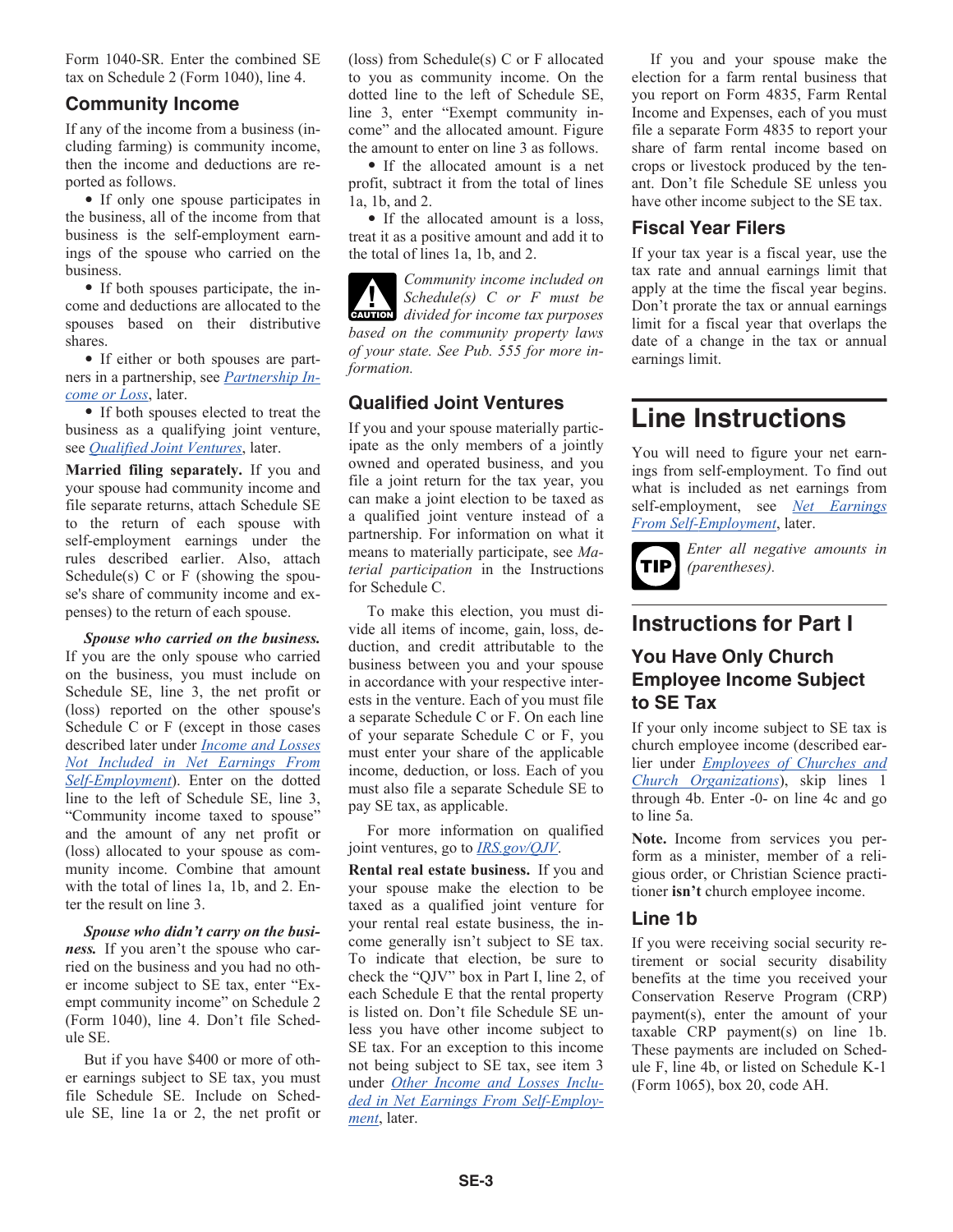## **Lines 4a Through 4c**

If both lines 4a and 4c are less than \$400 and you have an amount on line 1b, combine lines 1a and 2.

• If the total of lines 1a and 2 is \$434 or more, file Schedule SE (completed through line 4c) with your tax return. Enter -0- on Schedule 2 (Form 1040), line 4.\*

• If the total of lines 1a and 2 is less than \$434, **don't** file Schedule SE unless you choose to use an optional method to figure your SE tax.

\**If you also have church employee income (described earlier under* Employees of Churches and Church Organizations*), also complete lines 5a and 5b. Complete the rest of Schedule SE, as appropriate.*

## **Additional Medicare Tax**

A 0.9% Additional Medicare Tax may apply to you if the total amount on line 6 of all your Schedules SE exceeds one of the following threshold amounts (based on your filing status).

• Married filing jointly—\$250,000

• Married filing

separately—\$125,000

• Single, Head of household, or Qualifying widow(er)—\$200,000

If you have both wages and self-employment income, the threshold amount for applying the Additional Medicare Tax on the self-employment income is reduced (but not below zero) by the amount of wages subject to Additional Medicare Tax.

Use Form 8959, Additional Medicare Tax, to figure this tax. For more information, see the Instructions for Form 8959, or go to *[IRS.gov/ADMT](https://www.irs.gov/admt)*.

## **Net Earnings From Self-Employment**

In most cases, net earnings include your net profit from a farm or nonfarm business.

## **Partnership Income or Loss**

If you were a general or limited partner in a partnership, include on line 1a or line 2, whichever applies, the amount of net earnings from self-employment from Schedule K-1 (Form 1065), box 14, code A. General partners should reduce this amount by certain expenses before entering it on Schedule SE. See your Schedule K-1 instructions. If you reduce the amount you enter on Schedule SE, you must attach an explanation. Limited partners should include only guaranteed payments for services actually rendered to or on behalf of the partnership.

If a partner died and the partnership continued, include in self-employment income the deceased's distributive share of the partnership's ordinary income or loss through the end of the month in which he or she died. See section 1402(f).

If you were married and both you and your spouse were partners in a partnership, each of you must report your net earnings from self-employment from the partnership. Each of you must file a separate Schedule SE and report the partnership income or loss on Schedule E (Form 1040), Part II, for income tax purposes. If only one of you was a partner in a partnership, the spouse who was the partner must report his or her net earnings from self-employment from the partnership.

**Community income.** Your own distributive share of partnership income is included in figuring your net earnings from self-employment. Unlike the division of that income between spouses for figuring income tax, no part of your share can be included in figuring your spouse's net earnings from self-employment.

## **Share Farming**

You are considered self-employed if you produce crops or livestock on someone else's land for a share of the crops or livestock produced (or a share of the proceeds from the sale of them). This applies even if you paid another person (an agent) to do the actual work or management for you. Report your net earnings for income tax purposes on Schedule F (Form 1040) and for SE tax purposes on Schedule SE. See Pub. 225 for details.

## **Other Income and Losses Included in Net Earnings From Self-Employment**

1. Rental income from a farm if, as landlord, you materially participated in the production or management of the production of farm products on this land. This income is farm earnings. To determine whether you materially participated in farm management or production, don't consider the activities of any agent who acted for you. The material participation tests for landlords are explained in Pub. 225.

2. Cash or a payment-in-kind from the Department of Agriculture for participating in a land diversion program.

3. Payments for the use of rooms or other space when you also provided substantial services for the convenience of your tenants. Examples are hotel rooms, boarding houses, tourist camps or homes, trailer parks, parking lots, warehouses, and storage garages. See Pub. 334 for more information.

4. Income from the retail sale of newspapers and magazines if you were age 18 or older and kept the profits.

5. Income you receive as a direct seller. Newspaper carriers or distributors of any age are direct sellers if certain conditions apply. See Pub. 334 for details.

6. Amounts received by current or former self-employed insurance agents and salespersons that are:

a. Paid after retirement but figured as a percentage of commissions received from the paying company before retirement,

b. Renewal commissions, or

c. Deferred commissions paid after retirement for sales made before retirement.

However, certain termination payments received by former insurance salespersons aren't included in net earnings from self-employment (as explained in item 10 under *Income and Losses Not Included in Net Earnings From Self-Employment*).

7. Income of certain crew members of fishing vessels with crews of normally fewer than 10 people. See Pub. 334 for details.

8. Fees as a state or local government employee if you were paid only on a fee basis and the job wasn't covered under a federal-state social security coverage agreement.

9. Interest received in the course of any trade or business, such as interest on notes or accounts receivable.

10. Fees and other payments received by you for services as a director of a corporation.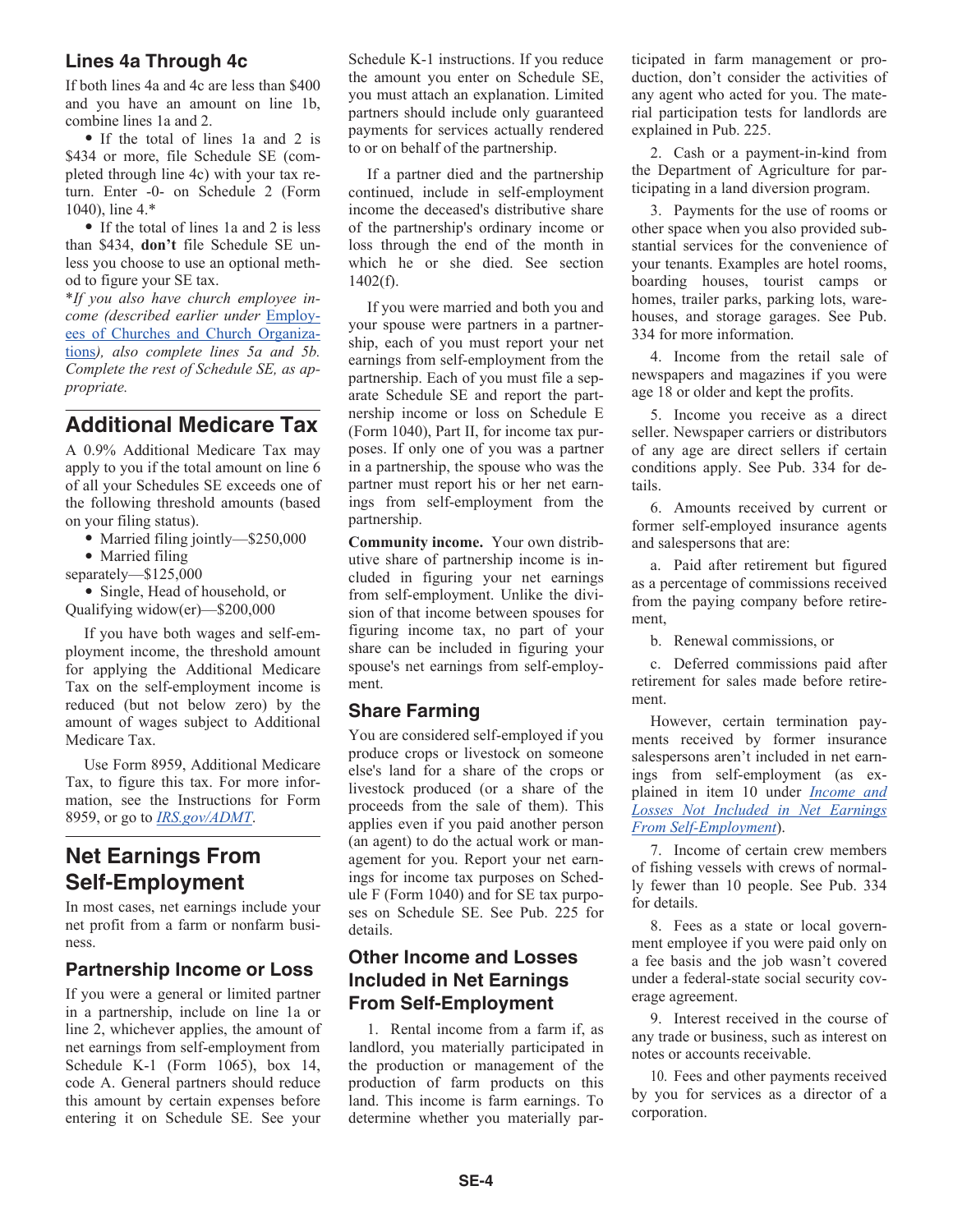11. Recapture amounts under sections 179 and 280F that you included in gross income because the business use of the property dropped to 50% or less. Don't include amounts you recaptured on the disposition of property. See Form 4797.

12. Generally, fees you received as a professional fiduciary. This may also apply to fees paid to you as a nonprofessional fiduciary if the fees relate to active participation in the operation of the estate's business, or the management of an estate that required extensive management activities over a long period of time.

13. Gain or loss from section 1256 contracts or related property by an options or commodities dealer in the normal course of dealing in or trading section 1256 contracts.

## **Income and Losses Not Included in Net Earnings From Self-Employment**

1. Salaries, fees, and other income subject to social security or Medicare tax that you received for performing services as an employee, including services performed as an employee under the railroad retirement system. This includes services performed as a public official (except as a fee basis government employee as explained in item 8 under *Other Income and Losses Included in Net Earnings From Self-Employment*, earlier).

2. Fees received for services performed as a notary public. If you had no other income subject to SE tax, enter "Exempt—Notary" on Schedule 2 (Form 1040), line 4. Don't file Schedule SE. However, if you had other earnings of \$400 or more subject to SE tax, enter "Exempt—Notary" and the amount of your net profit as a notary public from Schedule C on the dotted line to the left of Schedule SE, line 3. Subtract that amount from the total of lines 1a, 1b, and 2, and enter the result on line 3.

3. Income you received as a retired partner under a written partnership plan that provides for lifelong periodic retirement payments if you had no other interest in the partnership and didn't perform services for it during the year.

4. Income from real estate rentals if you didn't receive the income in the course of a trade or business as a real estate dealer. Report this income on Schedule E.

5. Income from farm rentals (including rentals paid in crop shares) if, as landlord, you didn't materially participate in the production or management of the production of farm products on the land. See Pub. 225 for details. Report this income on Form 4835. Use two Forms 4835 if you and your spouse made an election to be taxed as a qualified joint venture.

6. Payments you receive from the CRP if you are receiving social security benefits for retirement or disability. Deduct these payments on line 1b of Schedule SE.

7. Dividends on shares of stock and interest on bonds, notes, or other evidence of indebtedness issued with interest coupons or in registered form by any corporation (including those issued by a government or its political subdivision), if you didn't receive the income in the course of your trade or business as a dealer in stocks or securities.

8. Gain or loss from:

a. The sale or exchange of a capital asset;

b. The sale, exchange, involuntary conversion, or other disposition of property unless the property is stock in trade or other property that would be includible in inventory, or held primarily for sale to customers in the ordinary course of the business; or

c. Certain transactions in timber, coal, or domestic iron ore.

9. Net operating losses from other years.

10. Termination payments you received as a former insurance salesperson if all of the following conditions are met.

a. The payment was received from an insurance company because of services you performed as an insurance salesperson for the company.

b. The payment was received after termination of your agreement to perform services for the company.

c. You didn't perform any services for the company after termination and before the end of the year in which you received the payment.

d. You entered into a covenant not to compete against the company for at least a 1-year period beginning on the date of termination.

e. The amount of the payment depended primarily on policies sold by or credited to your account during the last year of the agreement, or the extent to which those policies remain in force for some period after termination, or both.

f. The amount of the payment didn't depend to any extent on length of service or overall earnings from services performed for the company (regardless of whether eligibility for the payment depended on length of service).

## **Statutory Employee Income**

If you were a statutory employee, don't include the net profit or (loss) from Schedule C, line 31, on Schedule SE, line 2. But be sure to include statutory employee social security wages and tips from Form W-2 on line 8a.

## **Instructions for Part II**

## **Optional Methods**

#### **How the Optional Methods Can Help You**

**Social security coverage.** The optional methods may give you credit toward your social security coverage even though you have a loss or a small amount of income from self-employment.

**Credits affected by earned income.**  Using the optional methods may qualify you to claim the earned income credit (EIC), additional child tax credit (ACTC), or child and dependent care credit or give you a larger credit if your net earnings from self-employment (determined without using the optional methods) are less than \$5,880. Figure the EIC, ACTC, and child and dependent care credit with and without using the optional methods to see if the optional methods will benefit you.

**Self-employed health insurance deduction.** The optional methods of computing net earnings from self-employment may be used to figure your self-employed health insurance deduction.

**Other items affected by AGI.** Using the optional methods may decrease your